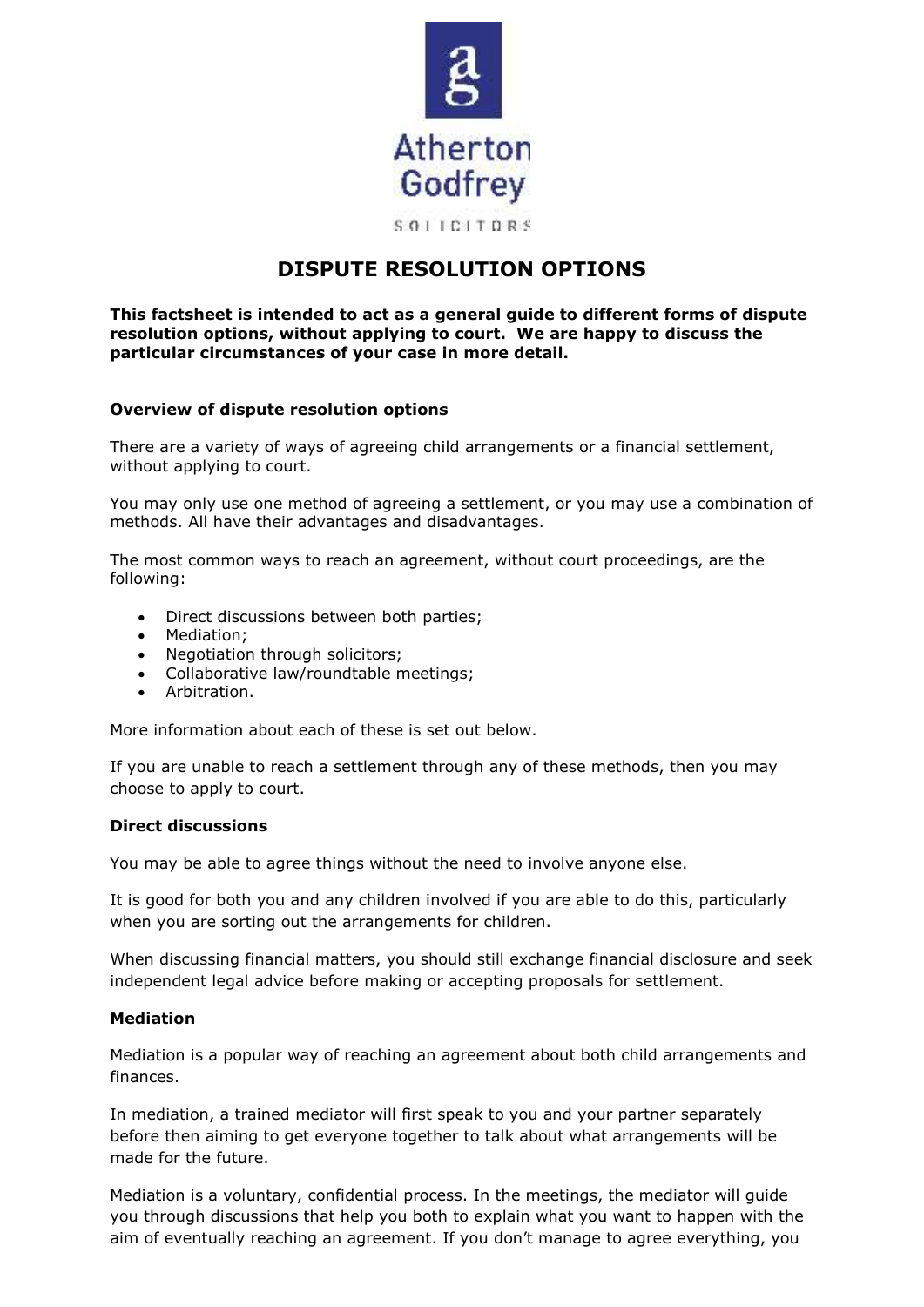can't refer to the discussions that you've had in mediation in court but you can refer to the financial information.

An agreement reached in mediation is not legally binding by itself but can be turned into a binding agreement or a court order to become enforceable if that is what both of you agree should happen.

The mediator is independent. This means that they cannot advise either of you. However, they can give you general guidance on the law. You should consider taking separate legal advice both during mediation and once mediation has concluded, so that you have been advised on your decisions before any agreement is made binding.

Mediation is not right for everyone. It won't work where there is a big imbalance of power between the parties or where there has been significant domestic abuse. However, for most people, even where conflict levels are high, it can be a very effective process for sorting out disagreements or narrowing down the tricky issues. It can also help with communication and understanding, going forward.

Legal aid is still available for family mediation, depending on the level of your income and assets. If you qualify and the mediation service is a legal aid provider, you will be able to go through mediation for free.

You can find out more information about mediation and access a directory of accredited mediators at www.familymediationcouncil.org.uk.

# **Negotiation through solicitors**

Negotiation through solicitors is also a popular way of reaching a financial settlement or agreeing child arrangements.

We can represent you in any negotiations with other solicitors or directly with your former partner. Usually, these negotiations take place primarily through correspondence. In letters sent to the other person, or their solicitors, proposals are set out and the reasons for them are explained. Sometimes roundtable meetings or telephone calls may also be used to reach a settlement.

Before making or accepting any proposals for a financial settlement, full and frank financial disclosure should be exchanged.

### **Collaborative law and roundtable meetings**

Collaborative law is a process whereby both parties engage solicitors who are specialists and who are trained in the collaborative law process.

At the beginning of the process, you, your spouse or partner and both collaborative lawyers sign an agreement committing to the collaborative law process as a method of reaching an agreement. The lawyer's commitment is such that if the process does not result in an agreement, the lawyer will not be able to represent you if the matter later went to court.

The process is centred on a series of 'four-way' meetings attended by both clients and their lawyers. During these meetings everyone attempts to reach a fair agreement.

Some people choose to use 'four-way' roundtable meetings as part of negotiation through solicitors, without entering the formal collaborative law agreement that excludes the lawyers from acting if an agreement cannot be reached.

# **Arbitration**

Arbitration more closely resembles the court process because the arbitrator can make a decision if you and your former partner do not reach an agreement first.